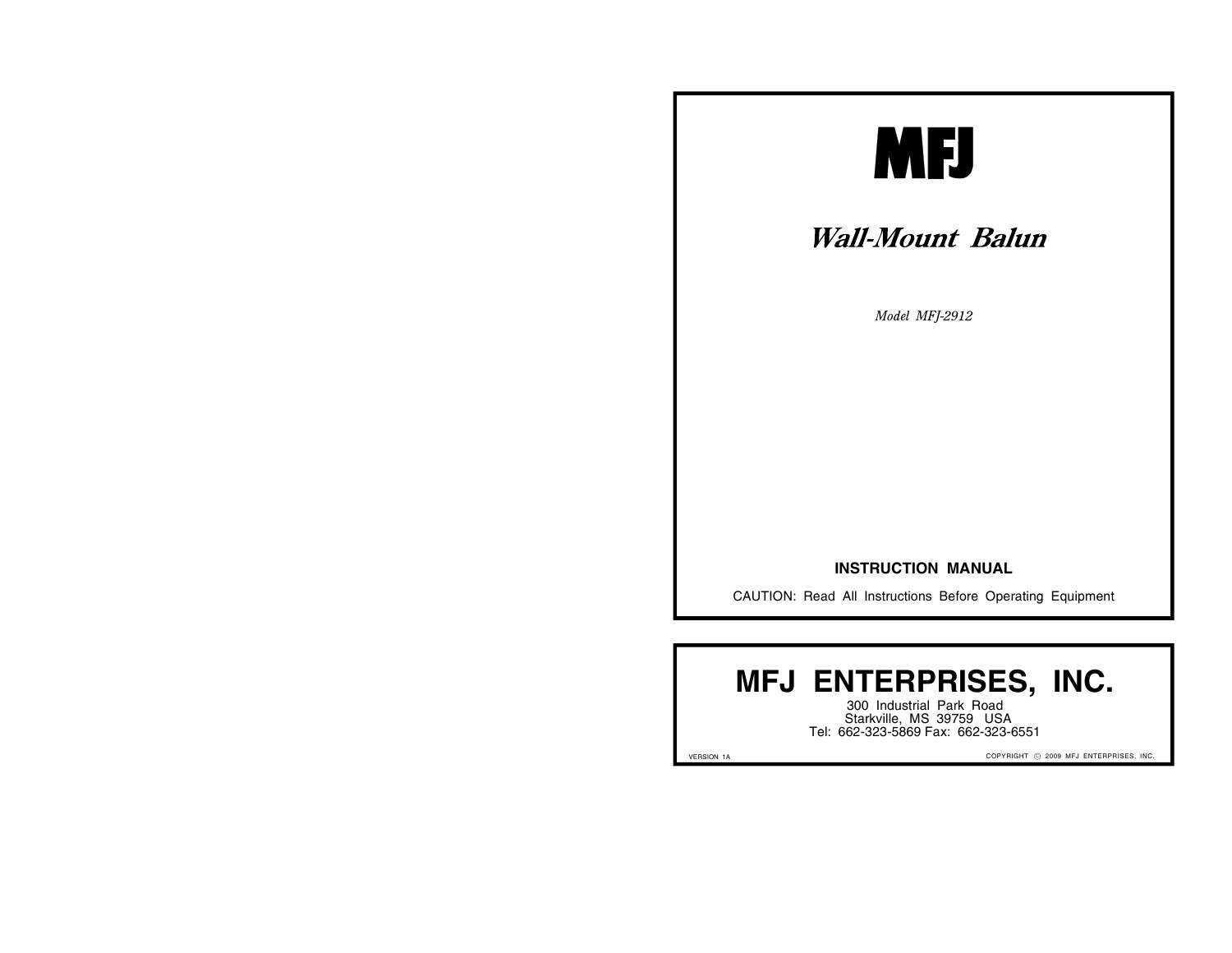#### **DISCLAIMER**

Information in this manual is designed for **user purposes only** and is *not* intended to supersede information contained in customer regulations, technical manuals/documents, positional handbooks, or other official publications. The copy of this manual provided to the customer will *not* be updated to reflect current data.

Customers using this manual should report errors or omissions, recommendations for improvements, or other comments to MFJ Enterprises, 300 Industrial Park Road, Starkville, MS 39759. Phone: (662) 323-5869; FAX: (662) 323-6551. Business hours: M-F 8-4:30 CST.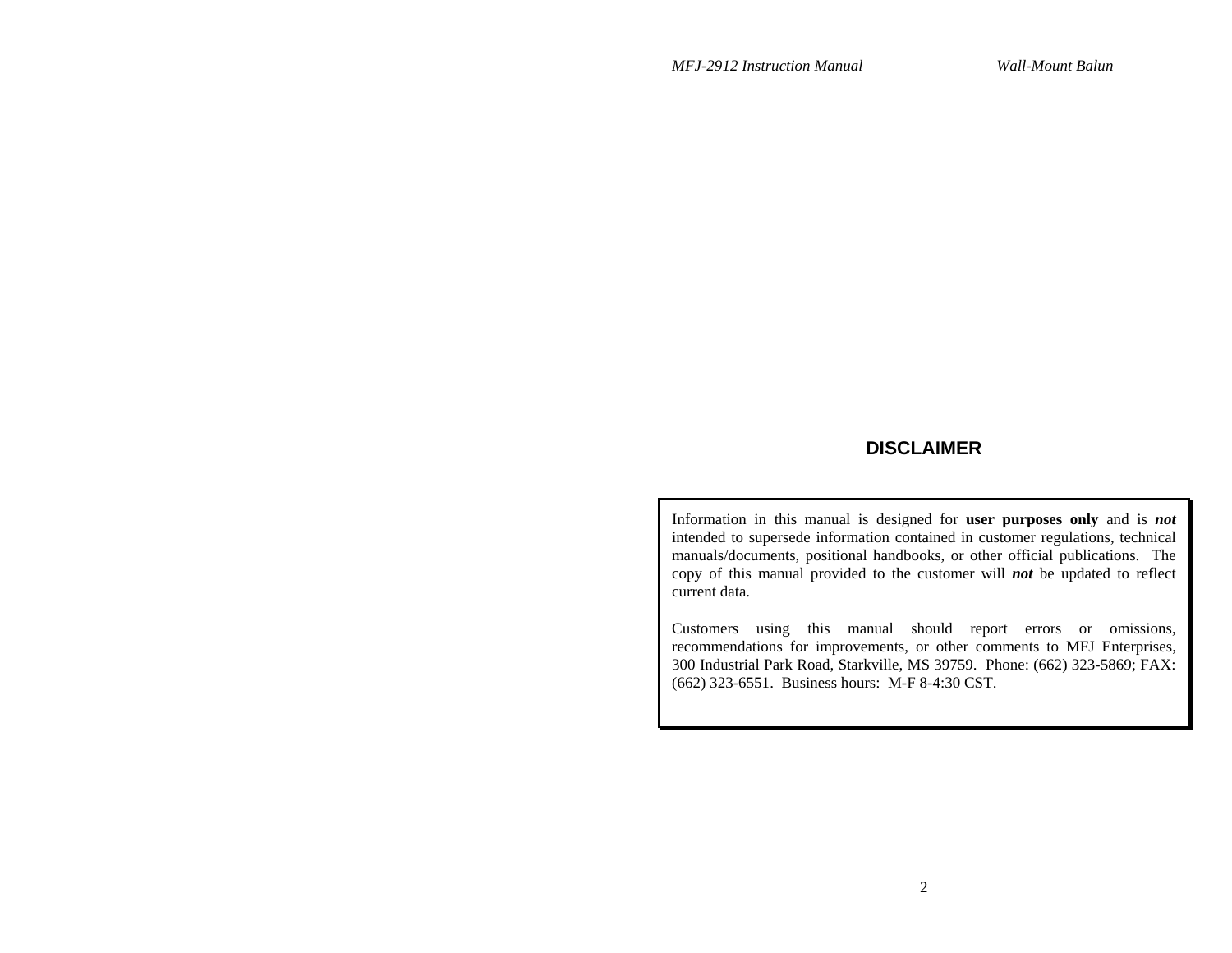## **MFJ-2912 Wall-Mount Balun**

#### **Introduction**

The MFJ-2912 is a wall-mounted 1:1 balun that keeps RF current traveling on the outside surface of coax cables away from station equipment and internal house wiring. It also prevents electrical noise generated in the building from migrating up to the antenna feedpoint and raising the receiver noise floor. The wall-mount packaging provides a convenient disconnect point for lightning protection. Disconnecting the antenna from the building is the most effective method for preventing equipment damage from onsite lightning strikes. Bottom-mounted SO-238 connectors keep rain away from coax connections and all-stainless hardware ensure maximum durability plus long product life.

The MFJ-2912 mounts on the exterior wall of your building to keep RF out of the shack and away from internal house wiring. It also prevents electrical noise generated in the building from migrating up to the antenna feedpoint and raising your receiver's noise floor. The toroid-style transmission-line choke is rated for maximum legal power on SSB and CW, and it delivers an impressive 30+ dB of through-transmission (S21) common-mode isolation on 80-10 meters. The exterior wall-mount package also provides a convenient disconnect point for lightning protection. The MFJ-2912 uses premium-grade SO-238 connectors that are mounted on the bottom surface of the enclosure to keep rain away from coax connections. All-stainless hardware and rugged components ensure maximum durability plus long product life.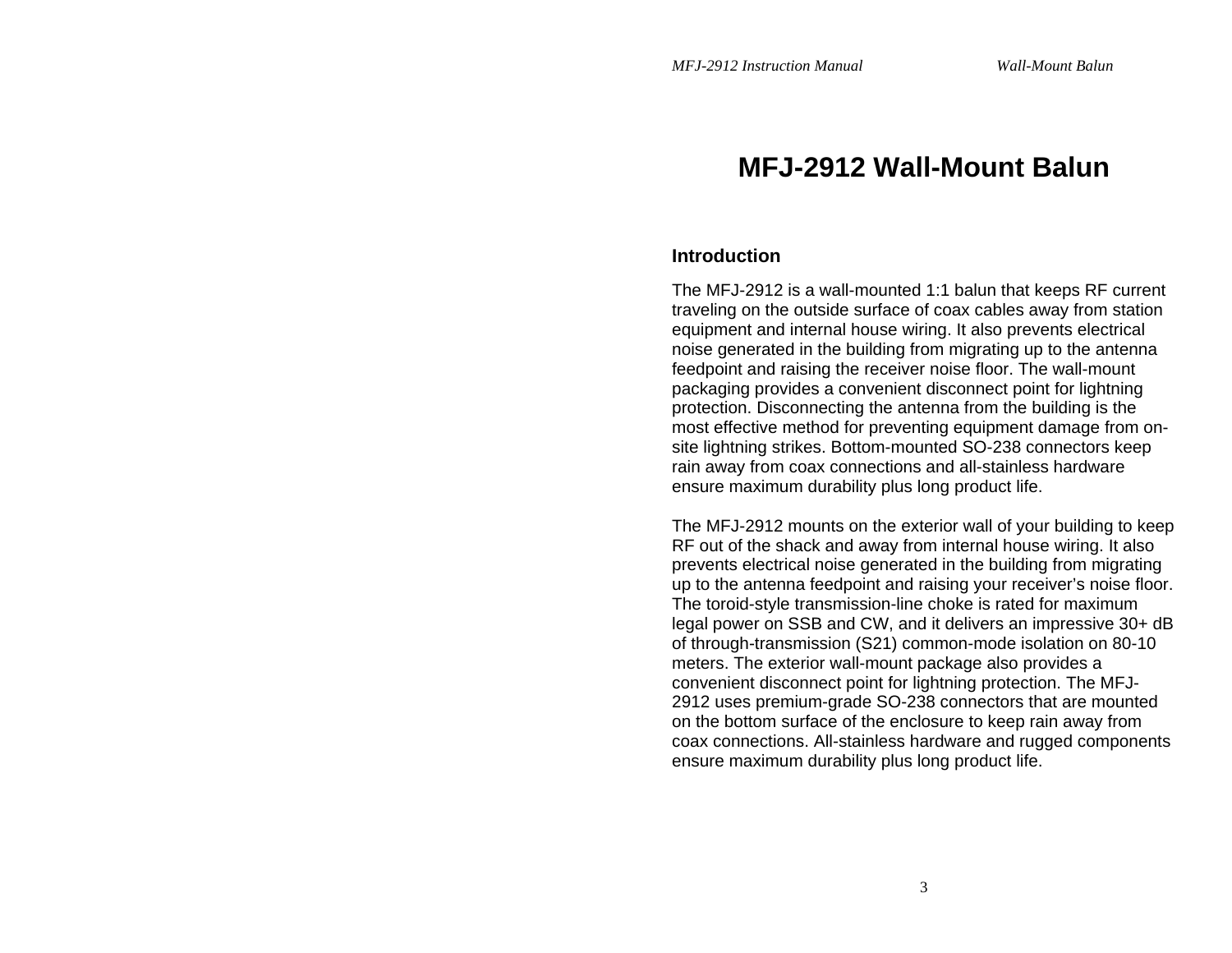#### **General Installation**

For typical residential applications, use the two wood screws provided for mounting the balun. Brick, masonry, or stucco surfaces will require purchasing and installing wall anchors made for the particular construction material used. Stainless-steel sheetmetal screws are recommended for mounting on metal buildings or utility boxes. RF Input and output connections are interchangeable. However, do not tie the two coax connectors together with a common ground wire, as this will bypass the balun and render it ineffective.



**Important Note:** Always mount with the connectors facing downward to ensure maximum protection from water incursion.

#### **Specifications:**

Impedance: 50 Ohms Frequency Range: 1.5 – 50 MHz<br>Power Rating 1.5 kW PEP, 9

1.5 kW PEP, SSB and CW (de-rate 50% for RTTY)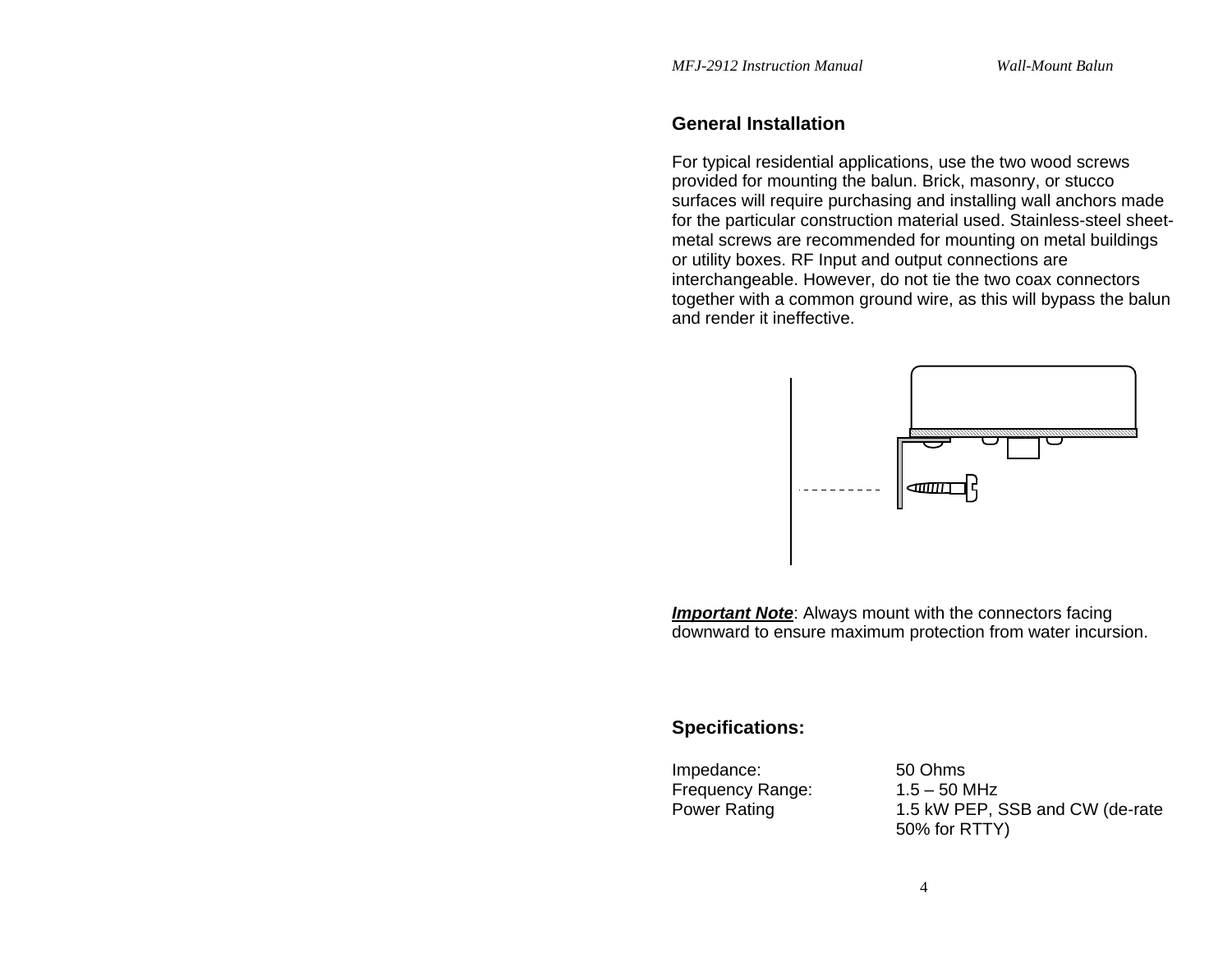#### **Schematic Diagram:**



#### **Technical Assistance**

If you have any problem with this unit first check the appropriate section of this manual. If the manual does not reference your problem or your problem is not solved by reading the manual you may call *MFJ Technical Service* at **662-323-0549** or the *MFJ Factory* at **662-323-5869**. You will be best helped if you have your unit, manual and all information on your station handy so you can answer any questions the technicians may ask.

You can also send questions by mail to MFJ Enterprises, Inc., 300 Industrial Park Road, Starkville, MS 39759; by Facsimile to 662- 323-6551; or by email to techinfo@mfjenterprises.com. Send a complete description of your problem, an explanation of exactly how you are using your unit, and a complete description of your station.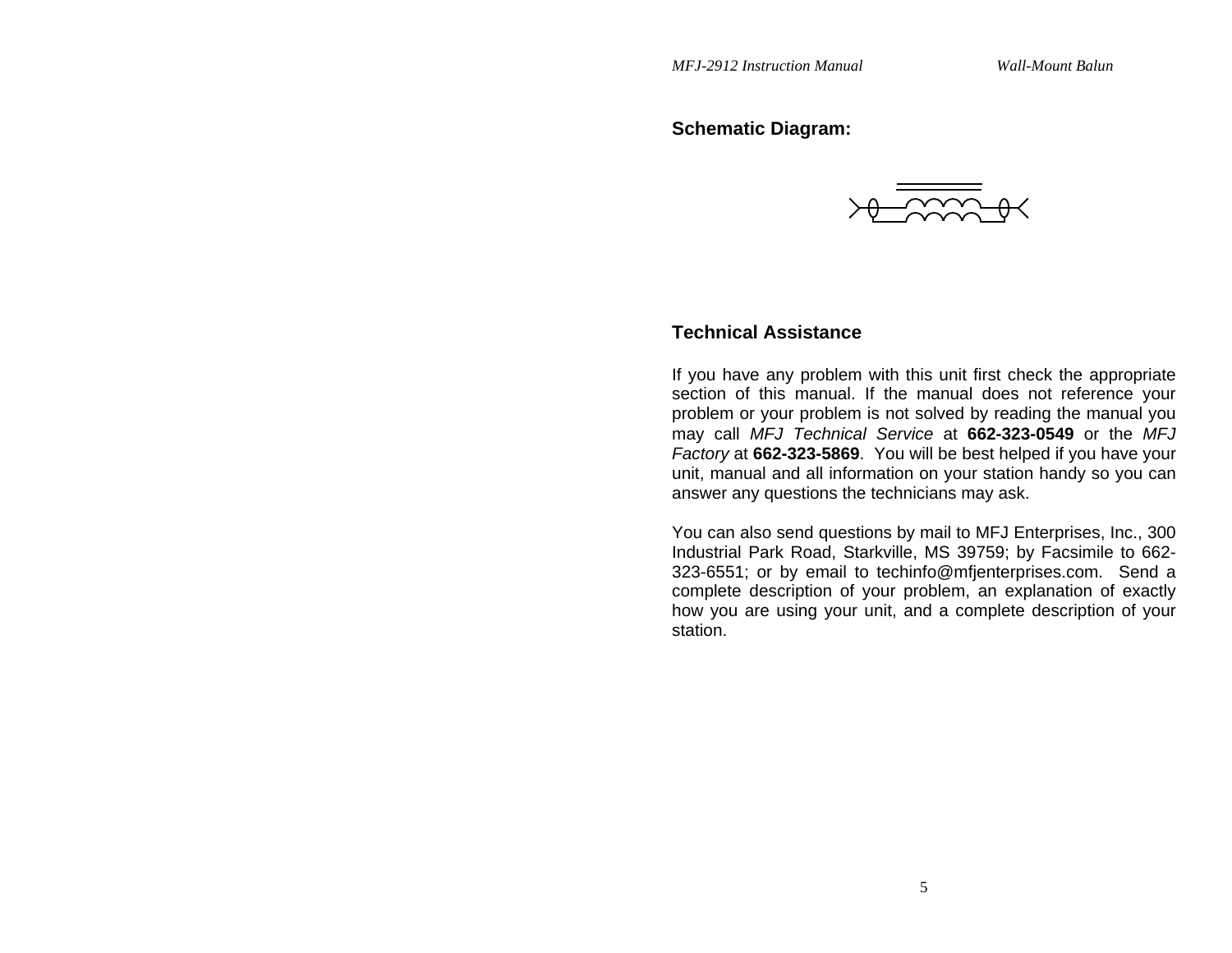#### **LIMITED 12 MONTH WARRANTY**

MFJ Enterprises, Inc. warrants to the original owner of this product, if manufactured by MFJ Enterprises, Inc. and purchased from an authorized dealer or directly from MFJ Enterprises, Inc. to be free from

defects in material and workmanship for a period of 12 months from date of purchase provided the following terms of this warranty are satisfied.

**1.** The purchaser must retain the dated proof-of-purchase (bill of sale, canceled check, credit card or money order receipt, etc.) describing the product to establish the validity of the warranty claim and submit the original or machine reproduction of such proof of purchase to MFJ Enterprises, Inc. at the time of warranty service. MFJ Enterprises, Inc. shall have the discretion to deny warranty without dated proof-of-purchase. Any evidence of alteration, erasure, or forgery shall be cause to void any and all warranty terms immediately.

**2.** MFJ Enterprises, Inc. agrees to repair or replace at MFJ's option without charge to the original owner any defective product under warrantee provided the product is returned postage prepaid to

MFJ Enterprises, Inc. with a personal check, cashiers check, or money order for **\$10.00**  covering postage and handling.

**3.** This warranty is **NOT** void for owners who attempt to repair defective units. Technicalconsultation is available by calling the Service Department at 662-323-0549 or the MFJ Factory at 662-323-5869.

**4.** This warranty does not apply to kits sold by or manufactured by MFJ Enterprises, Inc. **5.** Wired and tested PC board products are covered by this warranty provided **only the** 

**wired and tested PC board product is returned.** Wired and tested PC boards installed in the owner's cabinet or connected to switches, jacks, or cables, etc. sent to MFJ Enterprises, Inc. will be

returned at the owner's expense unrepaired.

**6.** Under no circumstances is MFJ Enterprises, Inc. liable for consequential damages to person or

property by the use of any MFJ products.

**7. Out-of-Warranty Service:** MFJ Enterprises, Inc. will repair any out-of-warranty product provided the unit is shipped prepaid. All repaired units will be shipped COD to the owner. Repair charges will be added to the COD fee unless other arrangements are made.

**8.** This warranty is given in lieu of any other warranty expressed or implied.

**9.** MFJ Enterprises, Inc. reserves the right to make changes or improvements in design or manufacture without incurring any obligation to install such changes upon any of the products previously manufactured.

**10.** All MFJ products to be serviced in-warranty or out-of-warranty should be addressed

to: **MFJ Enterprises, Inc. 300 Industrial Park Road** 

**Starkville, Mississippi 39759 USA** 

and must be accompanied by a letter describing the problem in detail along with a copy of your dated proof-of-purchase.

**11.** This warranty gives you specific rights, and you may also have other rights which vary from state to state.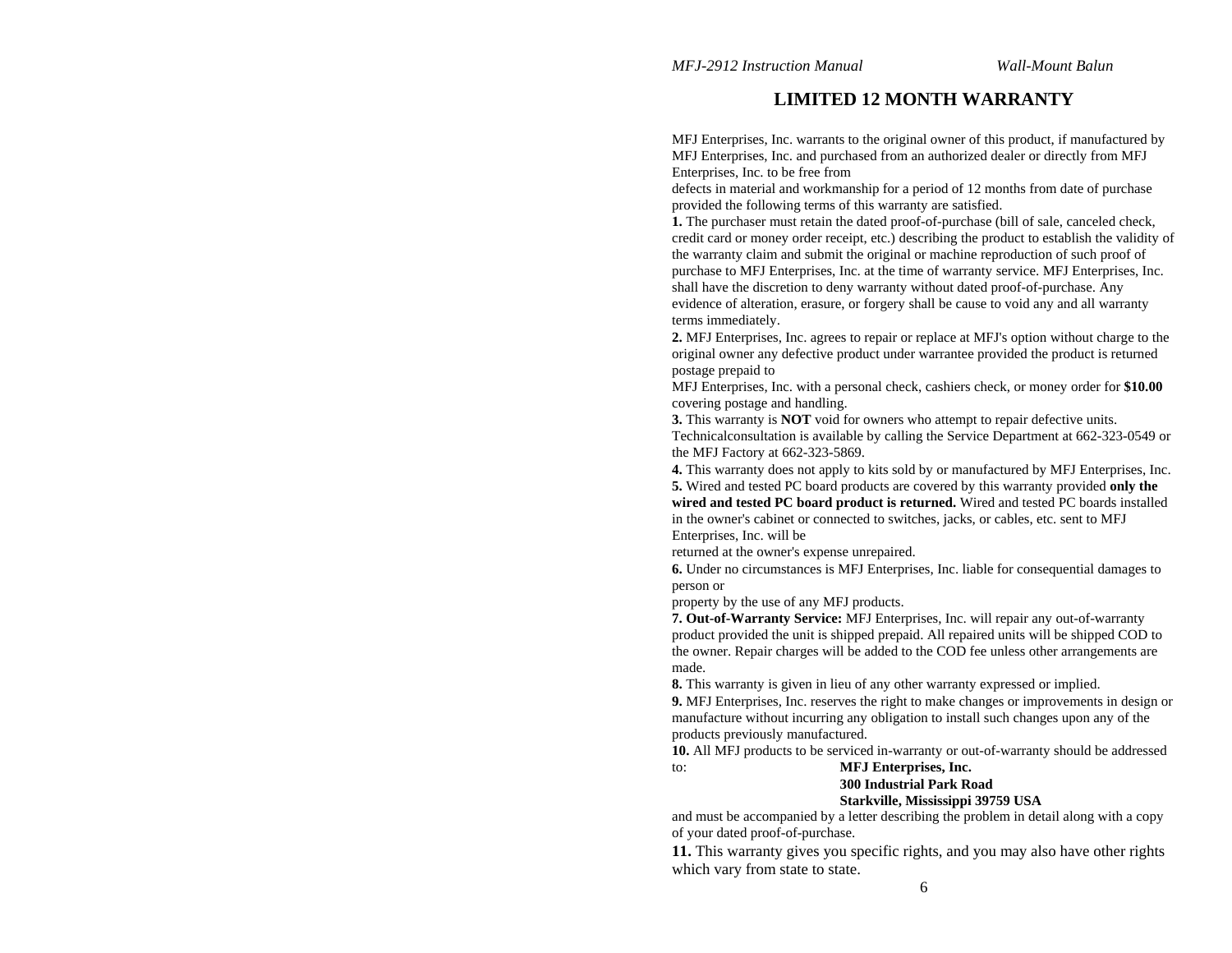*MFJ-2912 Instruction Manual* 

Wall-Mount Balun